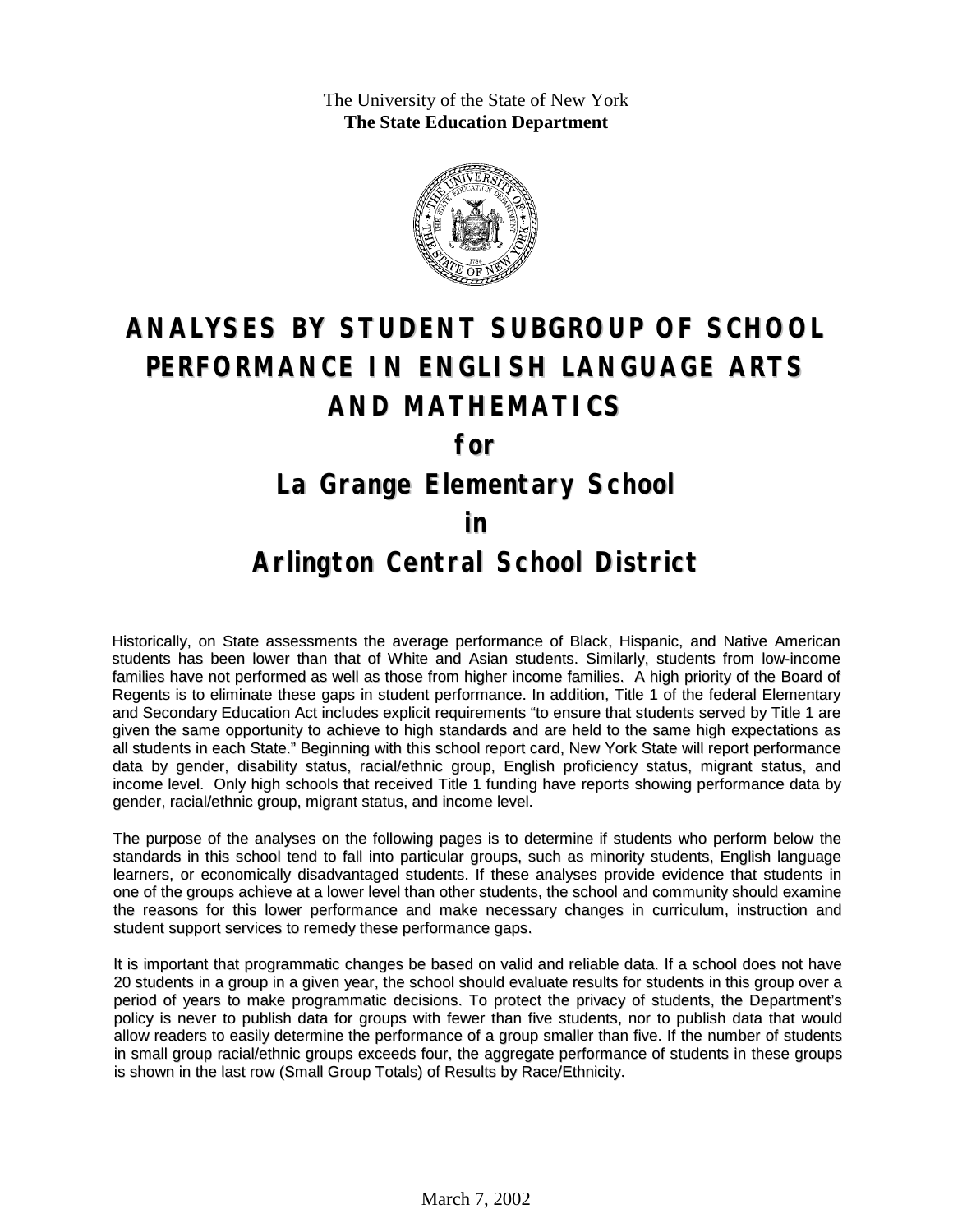# **Elementary English Language Arts**

A description of the performance levels and summary results for all general-education students and all students with disabilities can be found in the *Overview* of the New York State Report Card.

| <b>Student Subgroup</b>                  | <b>Counts of Students</b> |             |                             |               |              |                  |              |       | <b>Percentages</b>           |                  |
|------------------------------------------|---------------------------|-------------|-----------------------------|---------------|--------------|------------------|--------------|-------|------------------------------|------------------|
|                                          | <b>Not Tested</b>         |             |                             | <b>Tested</b> |              |                  |              |       | of Tested<br><b>Students</b> |                  |
|                                          | <b>ALT</b>                | <b>ELL</b>  | No<br>Valid<br><b>Score</b> | Level<br>1    | Level<br>2   | Level<br>3       | Level<br>4   | Total | Level<br>$2 - 4$             | Level<br>$3 - 4$ |
| Results by Race/Ethnicity                |                           |             |                             |               |              |                  |              |       |                              |                  |
| American Indian/Alaskan<br><b>Native</b> | $\mathbf 0$               | 0           | $\pmb{0}$                   | $\mathbf s$   | s            | s                | $\mathbf s$  | 1     | $\mathbf s$                  | $\mathbf s$      |
| <b>Black</b>                             | 0                         | 0           | 0                           | 0             | 0            | $\mathbf 0$      | 0            | 0     | 0%                           | 0%               |
| Hispanic                                 | 0                         | 0           | $\pmb{0}$                   | s             | $\mathsf{s}$ | $\mathbf S$      | s            | 4     | s                            | s                |
| Asian or Pacific Islander                | 0                         | 0           | 0                           | s             | s            | s                | s            | 1     | s                            | s                |
| White                                    | 3                         | 0           | 0                           | 3             | 30           | 77               | 33           | 143   | 98%                          | 77%              |
| Total                                    | 3                         | 0           | $\pmb{0}$                   | 3             | 30           | 81               | 35           | 149   | 98%                          | 78%              |
| Small Group Totals (s)                   | 0                         | 0           | 0                           | 0             | 0            | 4                | 2            | 6     | 100%                         | 100%             |
| Results by Gender                        |                           |             |                             |               |              |                  |              |       |                              |                  |
| Female                                   | 3                         | $\mathsf 0$ | $\pmb{0}$                   | 1             | 11           | 36               | 20           | 68    | 99%                          | 82%              |
| Male                                     | $\mathbf 0$               | 0           | $\mathbf 0$                 | 2             | 19           | 45               | 15           | 81    | 98%                          | 74%              |
| Total                                    | 3                         | 0           | 0                           | 3             | 30           | 81               | 35           | 149   | 98%                          | 78%              |
| Results by English Proficiency Status    |                           |             |                             |               |              |                  |              |       |                              |                  |
| <b>English Proficient</b>                | $\ensuremath{\mathsf{3}}$ | 0           | $\pmb{0}$                   | 3             | 30           | 81               | 35           | 149   | 98%                          | 78%              |
| <b>Limited English Proficient</b>        | $\mathbf 0$               | 0           | $\pmb{0}$                   | $\pmb{0}$     | 0            | $\boldsymbol{0}$ | 0            | 0     | 0%                           | 0%               |
| Total                                    | 3                         | 0           | 0                           | 3             | 30           | 81               | 35           | 149   | 98%                          | 78%              |
| Results by Income Level                  |                           |             |                             |               |              |                  |              |       |                              |                  |
| Economically<br>Disadvantaged            | $\mathbf{1}$              | 0           | $\mathbf 0$                 | 0             | 3            | $\overline{c}$   | $\mathbf{1}$ | 6     | 100%                         | 50%              |
| Not Disadvantaged                        | 2                         | 0           | 0                           | 3             | 27           | 79               | 34           | 143   | 98%                          | 79%              |
| Total                                    | 3                         | 0           | $\pmb{0}$                   | 3             | 30           | 81               | 35           | 149   | 98%                          | 78%              |
| Results by Migrant Status                |                           |             |                             |               |              |                  |              |       |                              |                  |
| <b>Migrant Family</b>                    | 0                         | 0           | $\pmb{0}$                   | $\pmb{0}$     | 0            | $\mathbf 0$      | 0            | 0     | 0%                           | 0%               |
| Not Migrant Family                       | 3                         | 0           | $\pmb{0}$                   | 3             | 30           | 81               | 35           | 149   | 98%                          | 78%              |
| Total                                    | 3                         | 0           | $\pmb{0}$                   | 3             | 30           | 81               | 35           | 149   | 98%                          | 78%              |

**Note. ALT** designates severely disabled students eligible for the New York State Alternate Assessment; **ELL** designates English language learners eligible for an alternative assessment of proficiency in reading English; and **No Valid Score** designates students who did not receive a valid test score because of absence from all or part of the test or because the test was administered under nonstandard conditions.